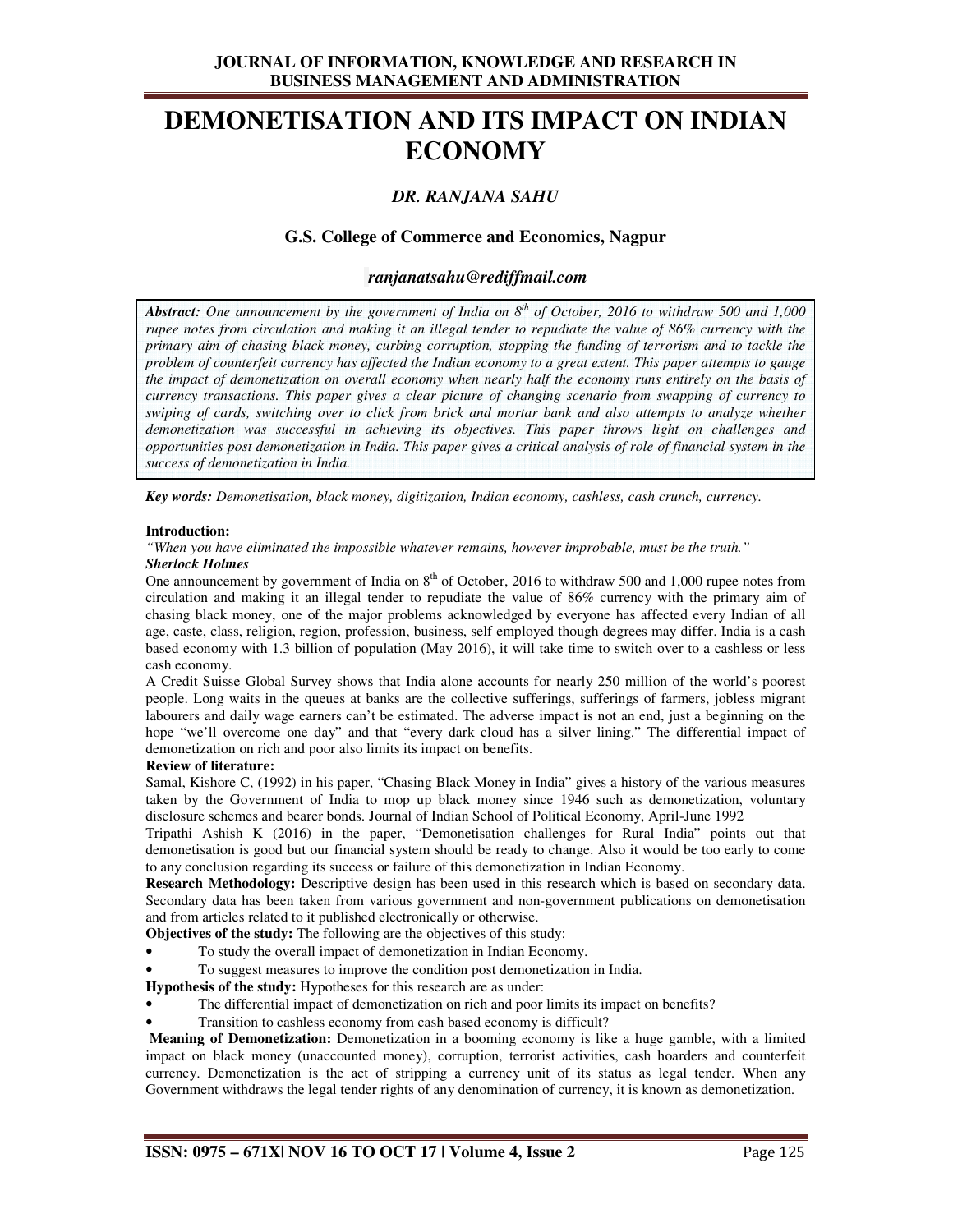# **JOURNAL OF INFORMATION, KNOWLEDGE AND RESEARCH IN BUSINESS MANAGEMENT AND ADMINISTRATION**

In terms of value, the annual report of Reserve Bank of India (RBI) of 31 March 2016 stated that total bank notes in circulation valued to 16.42 lakh crore of 500 and 1000 banknotes.

**History of demonetisation in India:** Demonetisation of Indian currency notes of higher denominations and voluntary disclosure schemes by Government of India to mop up black money which is generated due to undisclosed monetary deals and transactions for evading taxes is not for the first time in India.

Government of India demonetized currency in 1946 and 1978, the number of active users of e-banking services in India were very less in 1946 and 1978 making it difficult for the people. This is the third time when government demonetized high value notes. In 1946, hundred rupee currency notes were demonetized, a time limit was provided for the exchange of old currency on the basis of declaration and was not allowed if the source of income was not satisfactory. But it did not produce impressive results.

It was again announced by the government of India, on  $16<sup>th</sup>$  January, 1978 to demonetise all the currency notes of denomination of Rs. 1,000 and above. Currency notes of Rs. 5,000 and Rs. 10,000 were in circulation in the economy. The high denomination notes were already out of circulation a week before the demonetization, exchanging old notes at a discount and sent to gulf countries were also reported as secrecy could not be maintained. It was also stated that frequent demonetization of currency notes will not serve any of the purpose as people will convert their black money in high denomination notes convert them into smaller denomination notes.

#### **Present Demonetisation in India (2016):**

"This move was needed to address the issue of corruption in the country, other issues in terms of counterfeit money is important but secondary. A possible 2.5 lakh crore windfall for the government, a lower rate of interest regime for a prolonged period, better tax compliance, recapitalization of battered state-run banks are among the benefits to be delivered by demonetization of currency in India this time,"

## **KV Kamath, Chairman of New Development Bank of BRICS countries.**

People dumped banknotes at discounts of 40% to middlemen and then instead of discounts, premia were offered in the form of interest rate between 6 % to 8 % to the persons who deposited old cash with one year locking period.

Stories of some bank officials indulged in illegal practices for personal gain, as on one side there is shortage of new currency, long waiting serpentine queues and on the other side there are instances of seizure of new notes in large volumes with some, is also a truth.

**Process of demonetization:** 2,010 crore pieces of smaller denomination, 170 crore pieces of Rs. 500 and Rs. 2,000 denominations notes were printed during one month 10 November to 10 December this year in the process of demonetisation. Reserve Bank of India released Rs. 4.6 lakh crore and Rs. 12.4 lakh crore were returned to banks by December 10, 2016.

**Cost benefit analysis:** Cost benefit analysis is must, right from cost of paper, printing of new currency notes, making it available to banks and ATMs through Chest, recalliberation required due to little variation in size of notes, payment to all the technicians, cost of logistics to make the availability in remote areas in quick span of time, interest factor concerned, loss of working hours, loss of productivity and to tragic deaths.

**Demonetisation and its impact in Indian Economy:** This time demon in demonetization seem to have larger impact as compared to earlier moves of the Government of India in 1946 and 1978 as Rs. 500 denomination notes were held by common man not having a single penny of unaccounted money or black money in other words.

**i) <b>Impact on parallel economy:** Wiping of Black money, corruption and counterfeit money are the main objectives of demonetization. Temporarily these objectives may be said to be achieved to a little extent as it affected the circulation of large volume of counterfeit currency, funding of smuggling, terrorism etc.

**ii) Effect on demand:** There is a gradual decline in the demand of consumer goods, real estate, property and automobiles. Many marriages happen in India on Akshay Tritiya and in winters which open the doors for earnings of florist, caterers, tentwala and many more alike purchases which were affected due to lack of cash.

**iii) Effect on prices:** Decline in demand also resulted in fall in prices of consumer goods, perishable items where use of cards and acceptability of cheques are not possible. In cash based economy even the real estate sector may witness fall in prices in the short term.

**iv) Effect on economic activities:** There are certain economic activities where the number and frequency of cash transactions are comparatively high as retail outlets, ticket counters, small traders, agriculture, small and medium enterprises, households, etc. Their routine functioning and profit will be adversely affected.

**v) Effect on banks:** Although liquidity of banks will increase as deposits will increase in the short term which may result in more lending and reduction in rates.

**vi) Impact on payments:** Alternative modes of payment as online payment using E-wallets, apps, ebanking, usage of plastic money will increase for which development of infrastructure and systems is needed.

**vii) Impact on agriculture:** Agriculture is the backbone of Indian economy. Economic activity in rural markets has slowed down, many tragic deaths, mandi arrivals of agri commodities also crashed, rural artisans, MGNREGA workers, agricultural labourers suffered a lot as banks run out of cash, it become harder for them to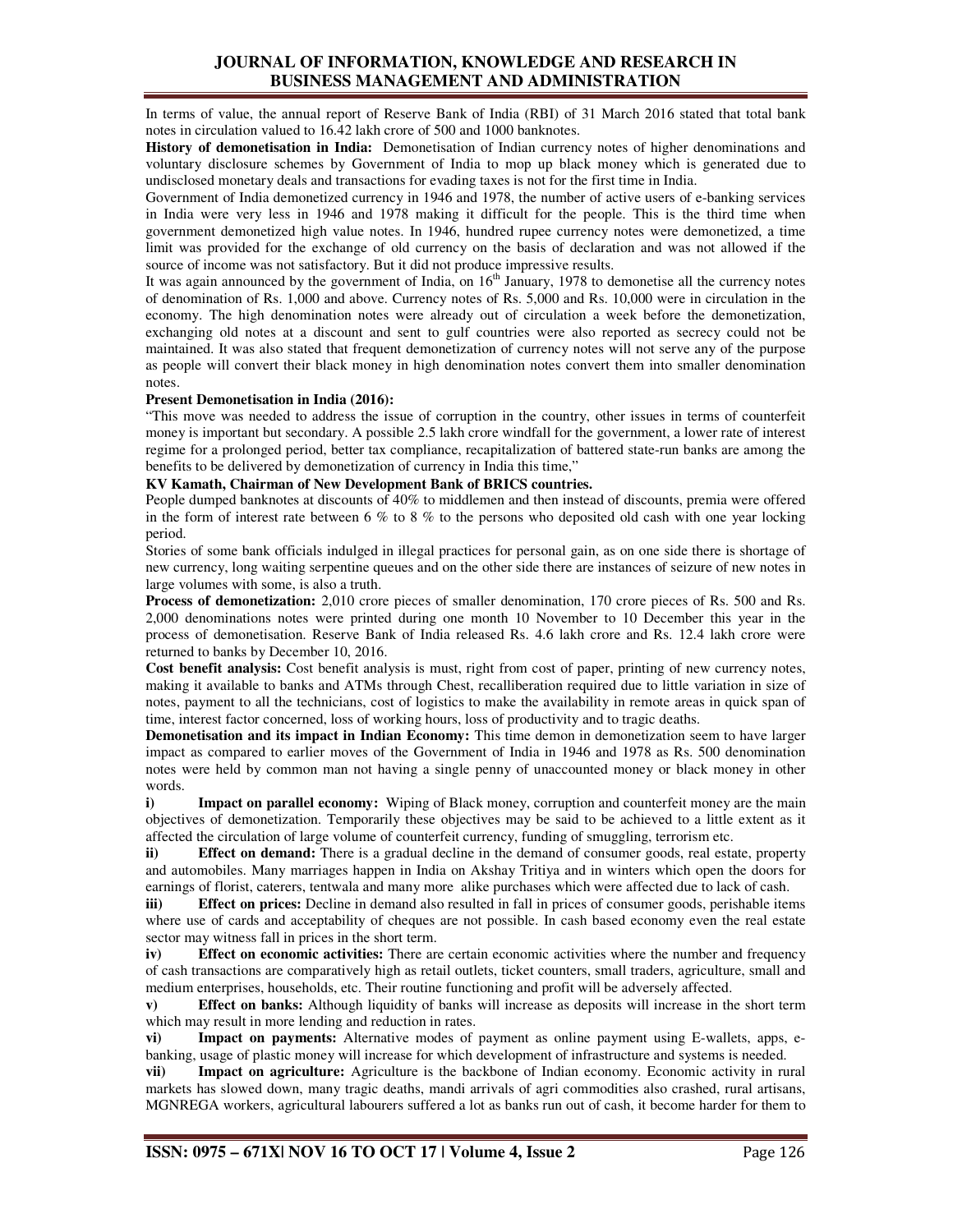# **JOURNAL OF INFORMATION, KNOWLEDGE AND RESEARCH IN BUSINESS MANAGEMENT AND ADMINISTRATION**

collect their meager wages. Delayed sowing of Rabi crops could affect the harvest and ripple effects may be collect their meager wages. Delayed sowing of Rabi crops could affect the harvest and ripple effects may be visible, macro-economic trend of growth trajectory may be derailed. Drought affected regions are coping with the problems of less rain, less crop and to worsen the effect also facing the problem of less cash. Many farmers with debt burden are committing suicide and due to demonetization deposits in their accounts increase through Jan Dhan Accounts should also be inspected.



**Source: Data released by Deloitte, International Consulting firm** 

Thus it is clear from the above graph, that in comparison to the last year, quarterly agriculture growth went Thus it is clear from the above graph, that in comparison to the last year, quarterly agriculture growth went down. The demonetization of Rs 500 and Rs 1,000 notes will hurt agriculture, informal sector workers—about 482 million people who earn cash incomes incomes—and disrupt India's consumption patterns for at least the next quarter.

**viii) Impact on productivity:** The loss of working days of every person due to visit to banks or ATMs with **iii)** Impact on productivity: The loss of working days of every person due to visit to banks or ATMs with long waiting period, the time involved in journey to banks, ATMs in many urban areas should also be considered.

**ix)** Impact on industrial growth: Selling of products and services has become tough in these tough times, thereby registering decline in profit figures this quarter. Many companies are slashing their production and laying off the employees, and threatening jobs of many. FMCG companies are postponing their new product launches as consumers face the currency note shortage in the wake of the government's demonetization drive. launches as consumers face the currency note shortage in the wake of the government's demonetization drive.<br>Every industry be it big or small, cash based or online players is affected by the demonetization. The used car market is 1.2 times the new car market according to a recent report by vehicle pricing guide Indian Blue Book. waiting period, the time involved in journey to banks, ATMs in many urban areas should also be dered.<br> **Impact on industrial growth:** Selling of products and services has become tough in these tough times, by registering d

market is 1.2 times the new car market according to a recent report by vehicle pricing guide Indian Blue B<br>**x**) **Impact on black money:** Demonetization targets only a small portion of the black economy untaxed money is in circulation, doubling the untaxed income, in gold, real estate and overseas assets, the remaining unaccounted money held in cash is only to be converted. remaining unaccounted money held in cash is only to be converted.

**xi)** Impact on digital transactions: Digital transactions are increasing and also promoted these days. The government of India, through the schemes of Lucky Grahak Yojana, Digi Yojana, Digi-Dhan Vyapari Yojana unveiled by Niti Ayog and run by NPCI for 100 days will launch on  $25<sup>th</sup>$  December offer Rs.50 lakh to Rs. 1 crore to merchants and consumers for digital transactions till April, 2017. Government is trying to achieve inclusion, shifting India to cash-less or less-cash economy. Dhan Vyapari Yojana unveiled by<br>offer Rs.50 lakh to Rs. 1 crore to<br>nment is trying to achieve digital

**xii) Impact on daily wage workers:**  Daily wage workers are being laid off or retrenched as a result of low production and have nowhere to go as they have left their villages long back and with no work, no money it becomes all the more difficult to live in cities. becomes all the more difficult to live in



## **Source:** CMIE, BSE

Thus, it is clear from the above graph, the overall consumer sentiment rose over 210 bps to 98.75 from 96.65, Thus, it is clear from the above graph, the overall consumer sentiment rose over 210 bps to 98.75 from 96.65, while the unemployment rate fell by nearly 150 bps to 6.10 per cent during the week demonetisation was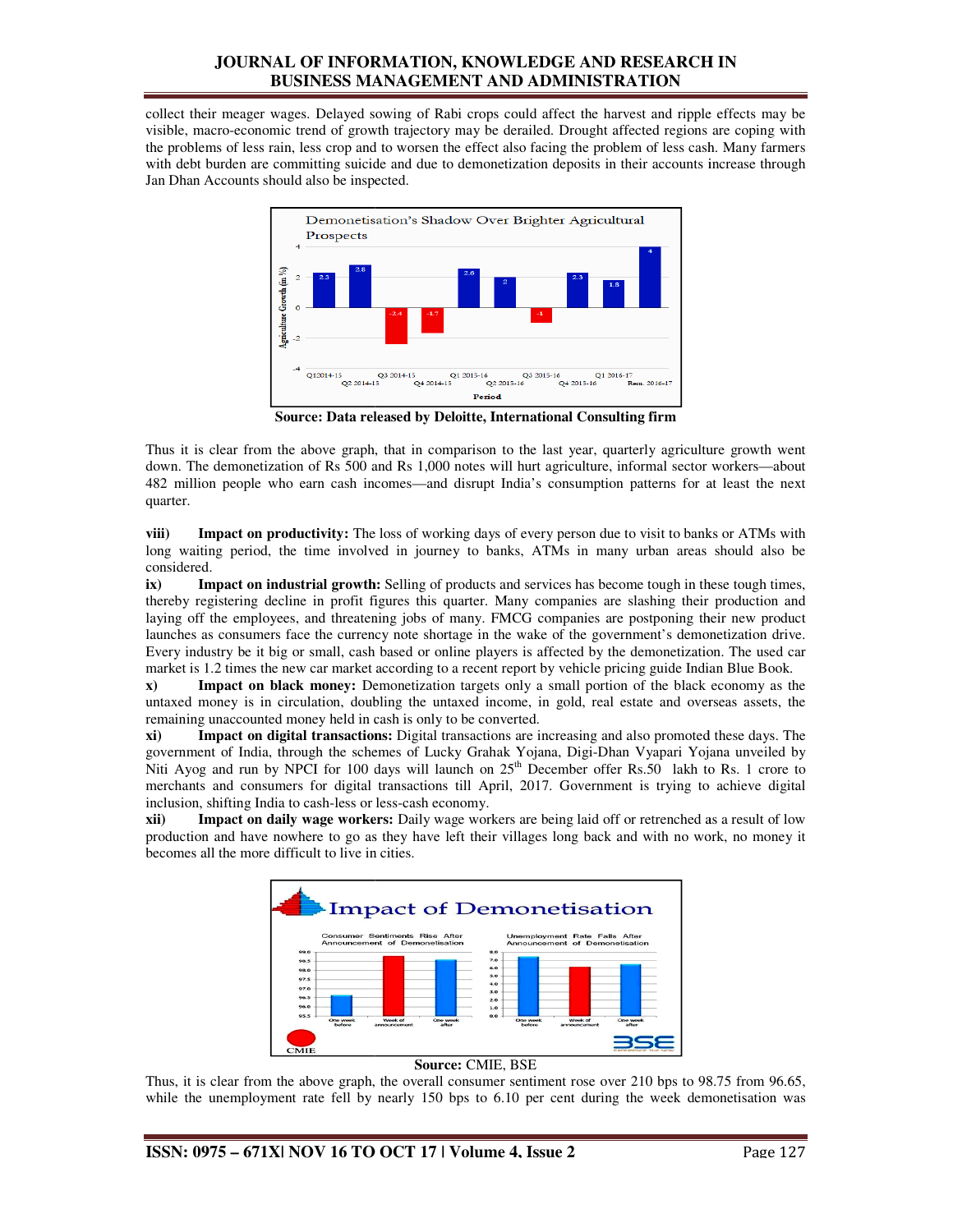# **JOURNAL OF INFORMATION, KNOWLEDGE AND RESEARCH IN BUSINESS MANAGEMENT AND ADMINISTRATION**

announced. Disrupted consumption is the main problem and it is going to take time for demand to pick up so that investment picks up.

**xiii)** Impact on inflation: Post demonetization the Wholesale Inflation (WPI) eased to 3.15% in November compared with 3.39% in October due to fall in demand as a result of cash crunch. Consumer inflation touched to two-year low of 3.63% in November compared with 4.2% in October. In the WPI basket, food articles inflation dropped to 1.54% from 4.34%. (data released by Ministry of Commerce and Industry on  $14^{\text{th}}$  Dec, 2016 n problem and it is going to take time for demand to pick up<br>ation the Wholesale Inflation (WPI) eased to 3.15% in Novemb<br>demand as a result of cash crunch. Consumer inflation touched<br>d with 4.2% in October. In the WPI ba

**xiv)** Impact on GDP and stock market: Post demonetization, India's GDP growth may be down by 1% to 1.25% in the quarter ended December 2016. 2016. India's economic growth is estimated to slow to 7.1 percent in the current fiscal year ending March 31 compared to 7.6 percent last year, the first indicator of the impact of the demonetisation drive. (data released by the Indian Central Statistics Office). Stock markets are like mirror of economy. Small cap and midcap stocks may see a bull run. IT related software and hardware companies have become investors' first choice when country is moving towards less-cash economy. Stocks of State companies on the hope that Government would increase the spending on infrastructure as roads, power, rural housing and farming will show an upward move amidst the worries of economic slowdown.  demonetization, India's GDP growth may be down by 1% to seconomic growth is estimated to slow to 7.1 percent in the 7.6 percent last year, the first indicator of the impact of the Central Statistics Office). Stock markets

**xv)** Impact on Indian Currency: Rupee has become stronger than currency of 143 countries or economies xv) Impact on Indian Currency: Rupee has become stronger than currency of 143 countries or economies which includes Euro, Australian Dollar, Swiss Franc, Singapore Dollar, Japanese Yen, British Pound, Canadian which includes Euro, Australian Dollar, Swiss Franc, Singapore Dollar, Japanese Yen, British Pound, Canadian<br>Dollar and Hong Kong Dollar. Out of currencies of 161 countries it has become weaker than 17 currencies after demonetization which includes Russian Ruble and South African Rand



#### Source: http://statisticstimes.com/economy/indian-rupee-after-demonetization.php

As it is clear from the above graph, Rupee has become stronger by 0.95% against US Dollar (\$) from 66.40 to 65.78 INR per unit US Dollar. Indian rupee (INR) became stronger than currencies of other South Asian nations Pakistani Rupee, Sri Lankan Rupee, Bangladeshi Taka. it is clear from the above graph, Rupee has become stronger by 0.95% against US Dollar (\$) from 66.40 to<br>78 INR per unit US Dollar. Indian rupee (INR) became stronger than currencies of other South Asian nations<br>istani Rup

#### **Role of financial system:**

.

Indian financial system played a very important role in the success of demonetization. Formal sector encountered no difficulty in exchanging old cash into deposits but due to lack of liquidity it was troublesome to get new cash in exchange making the overall impact inconvenient for the general public. WR per unit US Dollar. Indian rupee (INR) became stronger than currencies of other South Asian nations<br>ii Rupee, Sri Lankan Rupee, Bangladeshi Taka.<br>**financial system:**<br>financial system played a very important role in the

Informal sector of the Indian financial system played a role when people faced emergent use of cash and cash were not available, when people faced difficulty in the use of cheques, and other negotiable instru payment due to lack of trust on the part of issuer/drawer which also affected many business. a faced emergent use of cash and cash not available, when people faced difficulty in the use of cheques, and other negotiable instruments for ent due to lack of trust on the part of issuer/drawer which also affected many b

India is witnessing a financial reform. Financial inclusion through PM Jan Dhan Yojana, huge deposits and limited withdrawal will definitely bring about a rise in capital formation as savings get deposited in banks which also includes household savings of all Indian women not essentially black money which they keep intentionally to be used at times of bad fortune. also includes household savings of all Indian women not essentially black money which they keep intentionally<br>to be used at times of bad fortune.<br>Formal financial services showed no excellency, be it cash exchange, withdra essing a financial reform. Financial inclusion through PM Jan Dhan Yojana, huge deposits and<br>rawal will definitely bring about a rise in capital formation as savings get deposited in banks which<br>household savings of all In

waiting in long queues in banks and ATMs both in urban areas due to cash crunch. Limited reach of brick and waiting in long queues in banks and ATMs both in urban areas due to cash crunch. Limited reach of brick and<br>mortar banks in rural areas at times when financial inclusion is one of the prime objectives of the government is also a major concern.

Seizure of large volumes of new currency has also put functioning of banks and regulator (RBI) in radar, Seizure of large volumes of new currency has also put functioning of banks and regulator (regulator's role in the light of frauds by Axis Bank official and many other is also making government to chase black money go in vain.

#### **Challenges:**

The biggest challenge of demonetisation which would lead to digitization and increased use of e facilities, is to provide for Cyber Security to protect the data and the people. India's digital infrastructure should be developed for smooth transition to cashless economy. Use of plastic money has increased, debit cards are government to chase black money go in vain.<br>Challenges:<br>The biggest challenge of demonetisation which would lead to digitization and increased use of e-banking<br>facilities, is to provide for Cyber Security to protect the da challenge of demonetisation which would lead to digitization and increased use of e-banking